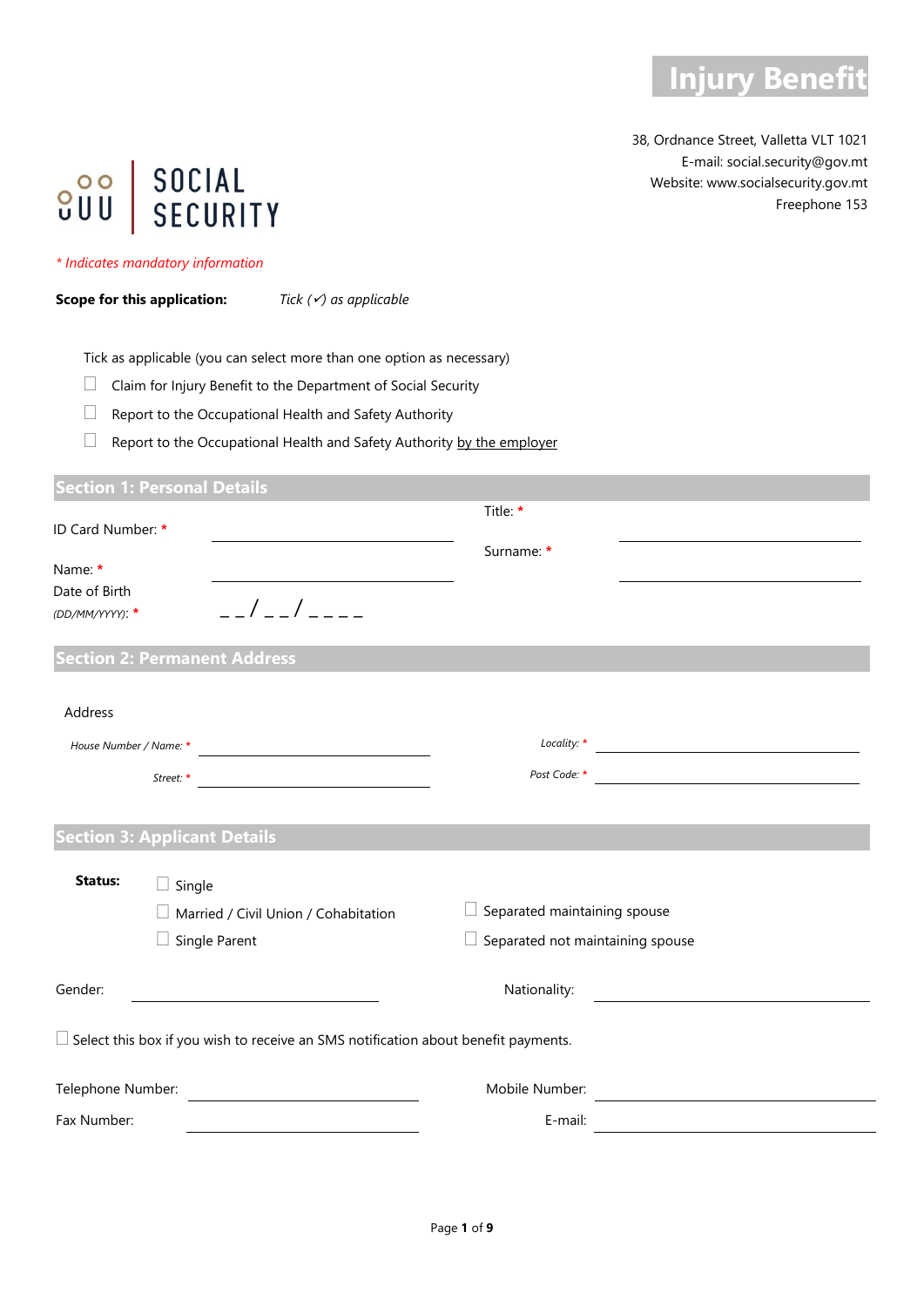| Work:<br>Employed                                                                                                                                                    |                                                                                                                      | Self Employed |                           |  |            |            |                |                |           |  |
|----------------------------------------------------------------------------------------------------------------------------------------------------------------------|----------------------------------------------------------------------------------------------------------------------|---------------|---------------------------|--|------------|------------|----------------|----------------|-----------|--|
| Part-Time                                                                                                                                                            |                                                                                                                      | Full-Time     |                           |  |            |            |                |                |           |  |
| Type of Work                                                                                                                                                         |                                                                                                                      |               |                           |  |            |            |                |                |           |  |
|                                                                                                                                                                      |                                                                                                                      |               |                           |  |            |            |                |                |           |  |
| I work with a roster / shift or six days per week                                                                                                                    |                                                                                                                      |               |                           |  |            | $\Box$ Yes |                |                | $\Box$ No |  |
|                                                                                                                                                                      |                                                                                                                      |               |                           |  |            | $\Box$ Yes |                |                | $\Box$ No |  |
| <b>Spouse Details</b> (if applicable):                                                                                                                               |                                                                                                                      |               |                           |  |            |            |                |                |           |  |
| <b>ID Number</b>                                                                                                                                                     |                                                                                                                      |               | Name                      |  |            |            |                | <b>Surname</b> |           |  |
|                                                                                                                                                                      |                                                                                                                      |               |                           |  |            |            |                |                |           |  |
| Spouse works Full-Time?                                                                                                                                              |                                                                                                                      |               |                           |  |            | $\Box$ Yes |                |                | $\Box$ No |  |
| <b>Payment Details</b><br>The payment should be deposited in a bank Savings or Current account but not in a Loan account.                                            |                                                                                                                      |               |                           |  |            |            |                |                |           |  |
| Only in the case of a Bank Garnishee Order you can receive payment by cheque.                                                                                        |                                                                                                                      |               |                           |  |            | $\Box$ Yes |                |                | $\Box$ No |  |
| Bank: *                                                                                                                                                              | <u> 1989 - Johann John Stone, markin film yn y systematist yn y brening yn y brening yn y brening yn y brening y</u> |               |                           |  |            |            |                |                |           |  |
| IBAN: *                                                                                                                                                              |                                                                                                                      |               |                           |  |            |            |                |                |           |  |
| The IBAN number that you provide will be used for all benefit payments, both current and future                                                                      |                                                                                                                      |               |                           |  |            |            |                |                |           |  |
|                                                                                                                                                                      |                                                                                                                      |               |                           |  |            |            |                |                |           |  |
| Comments                                                                                                                                                             |                                                                                                                      |               |                           |  |            |            |                |                |           |  |
| <b>Section 4: Case Details</b>                                                                                                                                       |                                                                                                                      |               |                           |  |            |            |                |                |           |  |
| <b>Information about the Case</b>                                                                                                                                    |                                                                                                                      |               |                           |  |            |            |                |                |           |  |
| Injury Case:                                                                                                                                                         | Date of Injury                                                                                                       |               | $-$ - $/$ - - $/$ - - - - |  |            |            | Time of Injury |                |           |  |
| Disease / Medical Case:<br>The condition is the result of an Injury at Work                                                                                          |                                                                                                                      |               |                           |  | $\Box$ Yes |            |                | $\Box$ No      |           |  |
| Information about the work place / environment that caused the case (Example: factory, warehouse, dockyard, construction<br>site, hotel, restaurant, hospital, etc.) |                                                                                                                      |               |                           |  |            |            |                |                |           |  |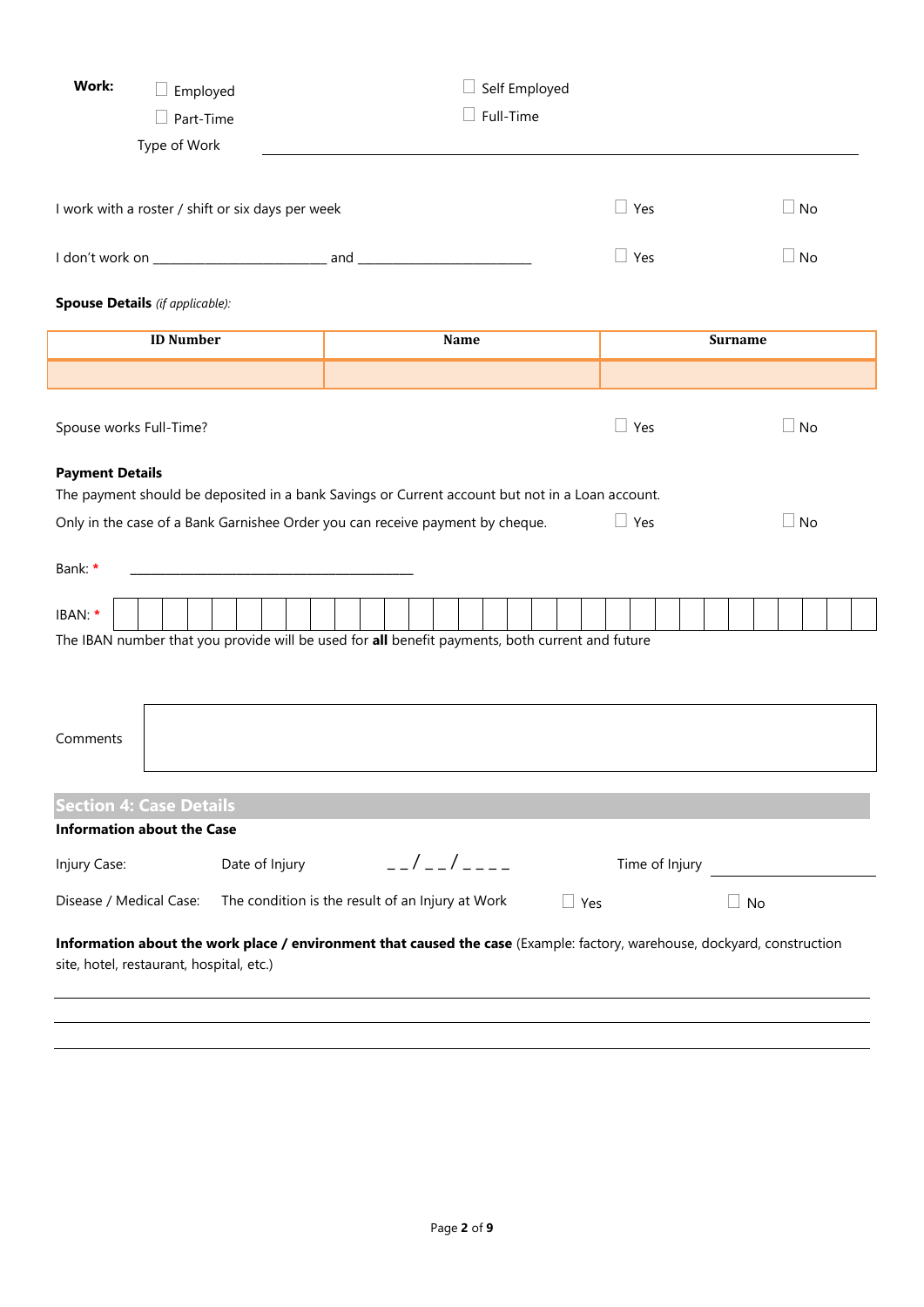**What caused the case** (Example: slip, fall from a height, dropping of heavy objects or liquids, burns, breakage of material, loss of control or break-down of machinery or tools, gas leakage, impact by an object, exposure to chemicals, etc.)

**Provide more details about machinery, tools, substances, vehicles, scaffolding or other items you were working with before the accident.**

**With what was the impact causing the accident?** (Example: hit the floor, hit by a falling object, electrical shock, exposure to toxic substance, machinery, etc.)

**Details of two witnesses of the accident:** (to be filled only in case of Injury and NOT in case of Disease / Medical Condition)

| <b>Witness 1</b> |      |         |  |  |  |
|------------------|------|---------|--|--|--|
| <b>ID Number</b> | Name | Surname |  |  |  |
|                  |      |         |  |  |  |

| <b>Witness 2</b> |      |         |  |  |  |
|------------------|------|---------|--|--|--|
| <b>ID Number</b> | Name | Surname |  |  |  |
|                  |      |         |  |  |  |

#### **Applicant's Declaration**

I, the undersigned, confirm:

- a) That I was injured at work / am suffering from a work-related disease or medical condition,
- b) That information provided in the above sections are correct, and
- c) In the case of an injury, I have not yet returned to work after my injury.

**I know that, in the case of a claim for Injury Benefit, if this claim is not received by the Director (Benefits) within 10 days from the date of injury, I may not be entitled for Benefit. I authorise the Department of Social Security to pass on the information about my case to the Occupational Health and Safety Authority as required for the compilation of statistics.**

Signature Date

\_\_\_\_\_\_\_\_\_\_\_\_\_\_\_\_\_\_\_\_\_\_\_\_\_\_\_\_\_\_\_\_\_\_\_\_\_\_\_\_\_\_\_\_\_\_\_\_\_\_\_\_ \_\_\_\_\_\_\_\_\_\_\_\_\_\_\_\_\_\_\_\_\_\_\_\_\_\_\_\_\_\_\_\_\_\_\_\_\_\_\_\_\_\_\_\_\_\_\_\_\_\_\_\_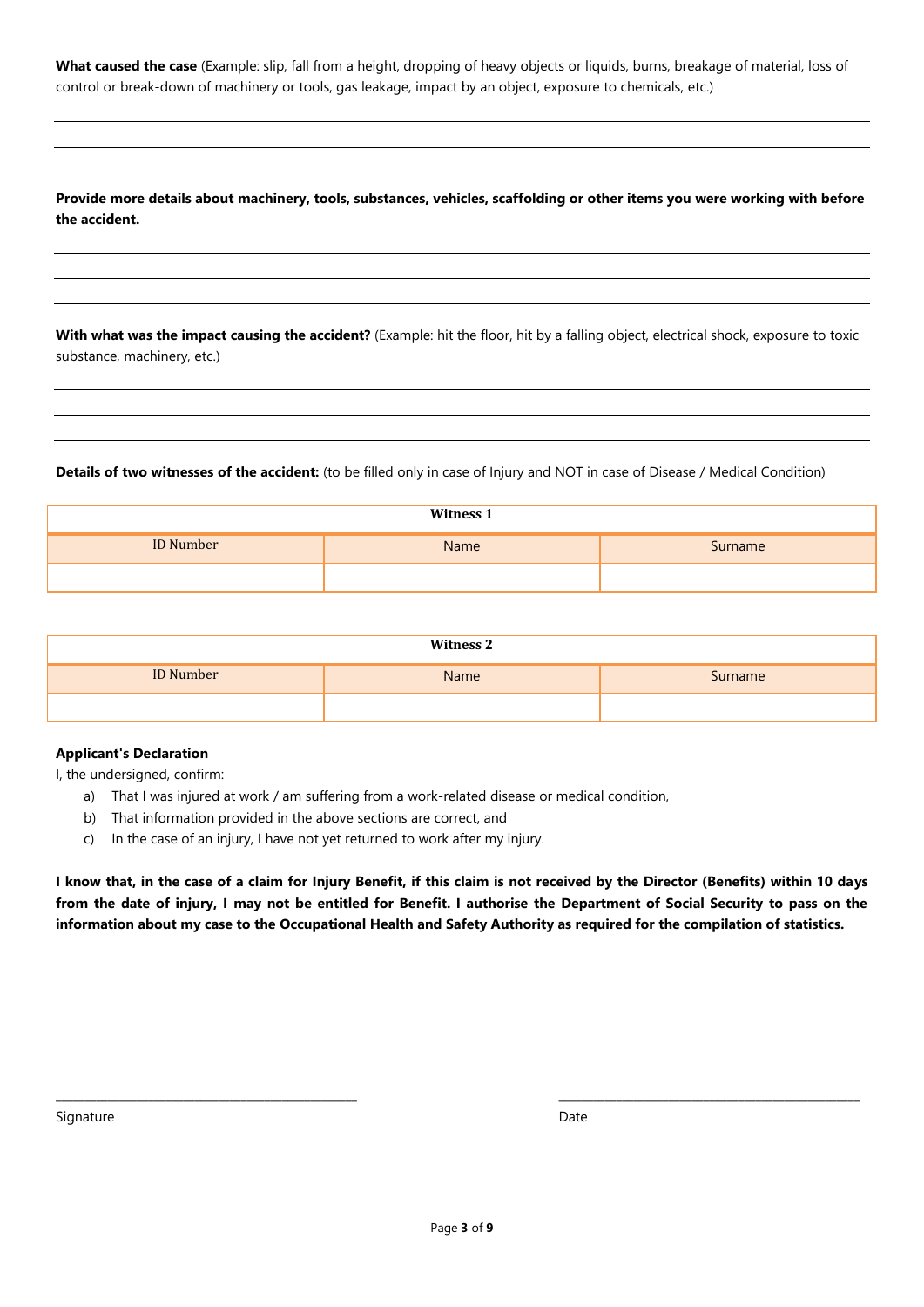## **Employer's Declaration**

| Title: *     |
|--------------|
| Surname: *   |
|              |
| Locality: *  |
| Post Code: * |
|              |

**2. To be filled by Employer in the case of an Employed Person or by a Police Officer in the case of a Self-Occupied Person**

#### **Declaration in case of an Employed Person** *(to be filled by Employer)*

I confirm that the mentioned accident / medical condition happened during or in connection with the mentioned person's work. If the accident / medical condition did not happen during or in connection with employment, give further details.

**Company's Details**

| Name:<br>Address: |             |                              |
|-------------------|-------------|------------------------------|
|                   |             |                              |
| Telephone Number: |             |                              |
| E-mail:           |             | <b>Official Rubber Stamp</b> |
| P.E. Number:      | VAT Number: |                              |

#### **Indicate size of enterprise by ticking ()**

| <b>Size of Enterprise</b>                                         | Tick $(\checkmark)$ |
|-------------------------------------------------------------------|---------------------|
| 0 employed (includes self-employed who do not employ any of them) |                     |
| 1 – 9 employed                                                    |                     |
| 10 - 49 employed                                                  |                     |
| 50 - 249 employed                                                 |                     |
| 250 - 499 employed                                                |                     |
| 500 employed or more                                              |                     |
| Size of enterprise not known                                      |                     |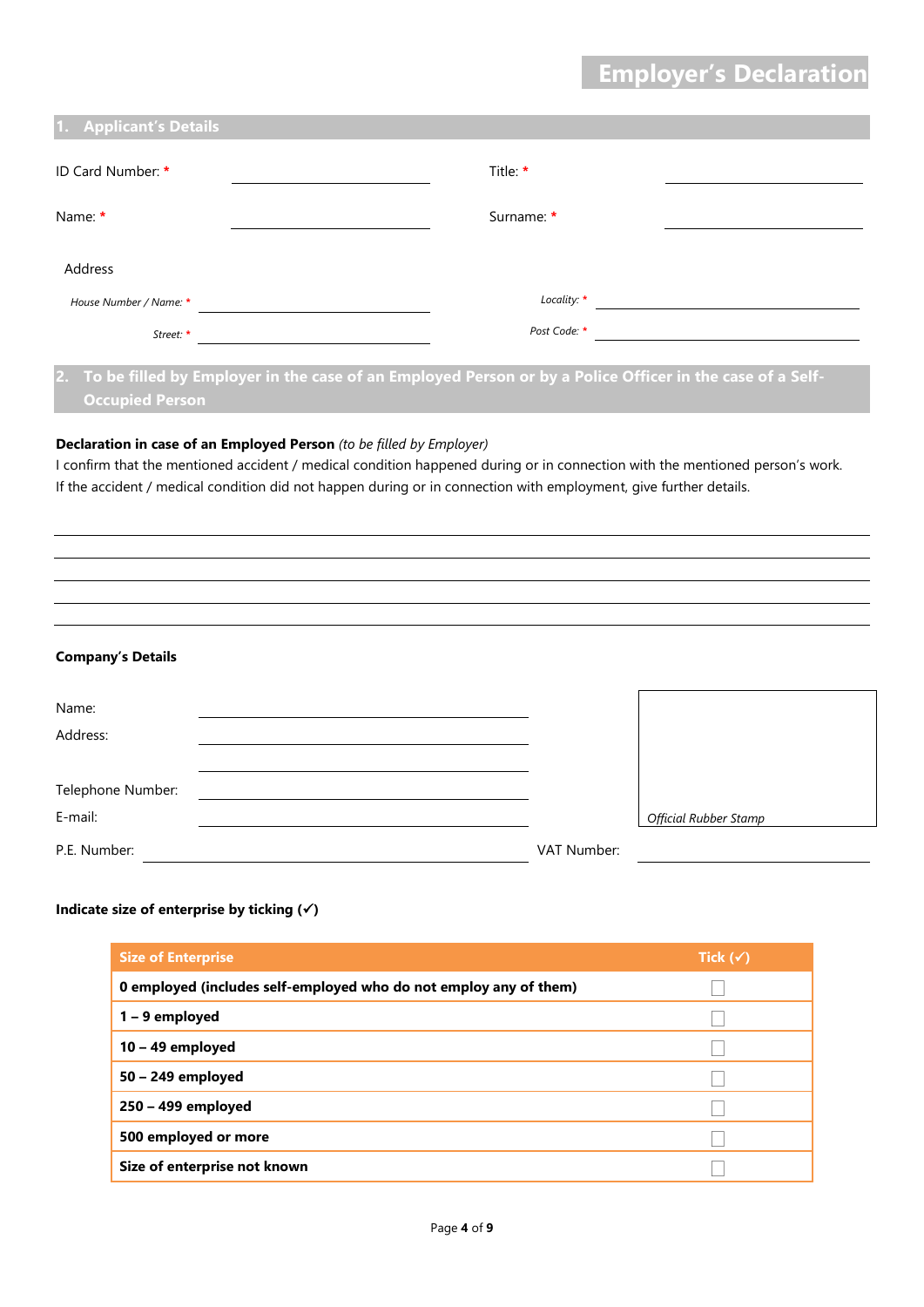Page **5** of **9**

\_\_\_\_\_\_\_\_\_\_\_\_\_\_\_\_\_\_\_\_\_\_\_\_\_\_\_\_\_\_\_\_\_\_\_\_\_\_\_\_\_\_\_\_\_\_\_\_\_\_\_\_ \_\_\_\_\_\_\_\_\_\_\_\_\_\_\_\_\_\_\_\_\_\_\_\_\_\_\_\_\_\_\_\_\_\_\_\_\_\_\_\_\_\_\_\_\_\_\_\_\_\_\_\_

Did the employed return to work?  $\Box$  Yes  $\Box$  Yes  $\Box$  No

If Yes, fill in also the following declaration:

I declare that the above-mentioned person has returned to work on  $\begin{array}{c} \n\hline\n\end{array}$   $\begin{array}{c} \n\hline\n\end{array}$ 

After being absent from work between  $\qquad$   $\qquad$   $\qquad$   $\qquad$   $\qquad$   $\qquad$   $\qquad$   $\qquad$   $\qquad$   $\qquad$   $\qquad$   $\qquad$   $\qquad$   $\qquad$   $\qquad$   $\qquad$   $\qquad$   $\qquad$   $\qquad$   $\qquad$   $\qquad$   $\qquad$   $\qquad$   $\qquad$   $\qquad$   $\qquad$   $\qquad$   $\qquad$   $\qquad$   $\qquad$   $\qquad$ 

Employer's Signature **Date** 

**Declaration in case of a Self-Occupied Person** *(to be filled by a Police Officer)* I declare that an Injury Report at the place of work has been logged in by the mentioned person.

Police Officer Signature **Police Officer Number** Police Officer Number

Date

#### **3. To be filled in case of a Public Service Employee**

For use by the Head of Department *(where applicable)*

\_\_\_\_\_\_\_\_\_\_\_\_\_\_\_\_\_\_\_\_\_\_\_\_\_\_\_\_\_\_\_\_\_\_\_\_\_\_\_\_\_\_\_\_\_\_\_\_\_\_\_\_

I hereby declare this application's submission without prejudice.

Employer's Signature **Date** 

\_\_\_\_\_\_\_\_\_\_\_\_\_\_\_\_\_\_\_\_\_\_\_\_\_\_\_\_\_\_\_\_\_\_\_\_\_\_\_\_\_\_\_\_\_\_\_\_\_\_\_\_ \_\_\_\_\_\_\_\_\_\_\_\_\_\_\_\_\_\_\_\_\_\_\_\_\_\_\_\_\_\_\_\_\_\_\_\_\_\_\_\_\_\_\_\_\_\_\_\_\_\_\_\_

\_\_\_\_\_\_\_\_\_\_\_\_\_\_\_\_\_\_\_\_\_\_\_\_\_\_\_\_\_\_\_\_\_\_\_\_\_\_\_\_\_\_\_\_\_\_\_\_\_\_\_\_ \_\_\_\_\_\_\_\_\_\_\_\_\_\_\_\_\_\_\_\_\_\_\_\_\_\_\_\_\_\_\_\_\_\_\_\_\_\_\_\_\_\_\_\_\_\_\_\_\_\_\_\_

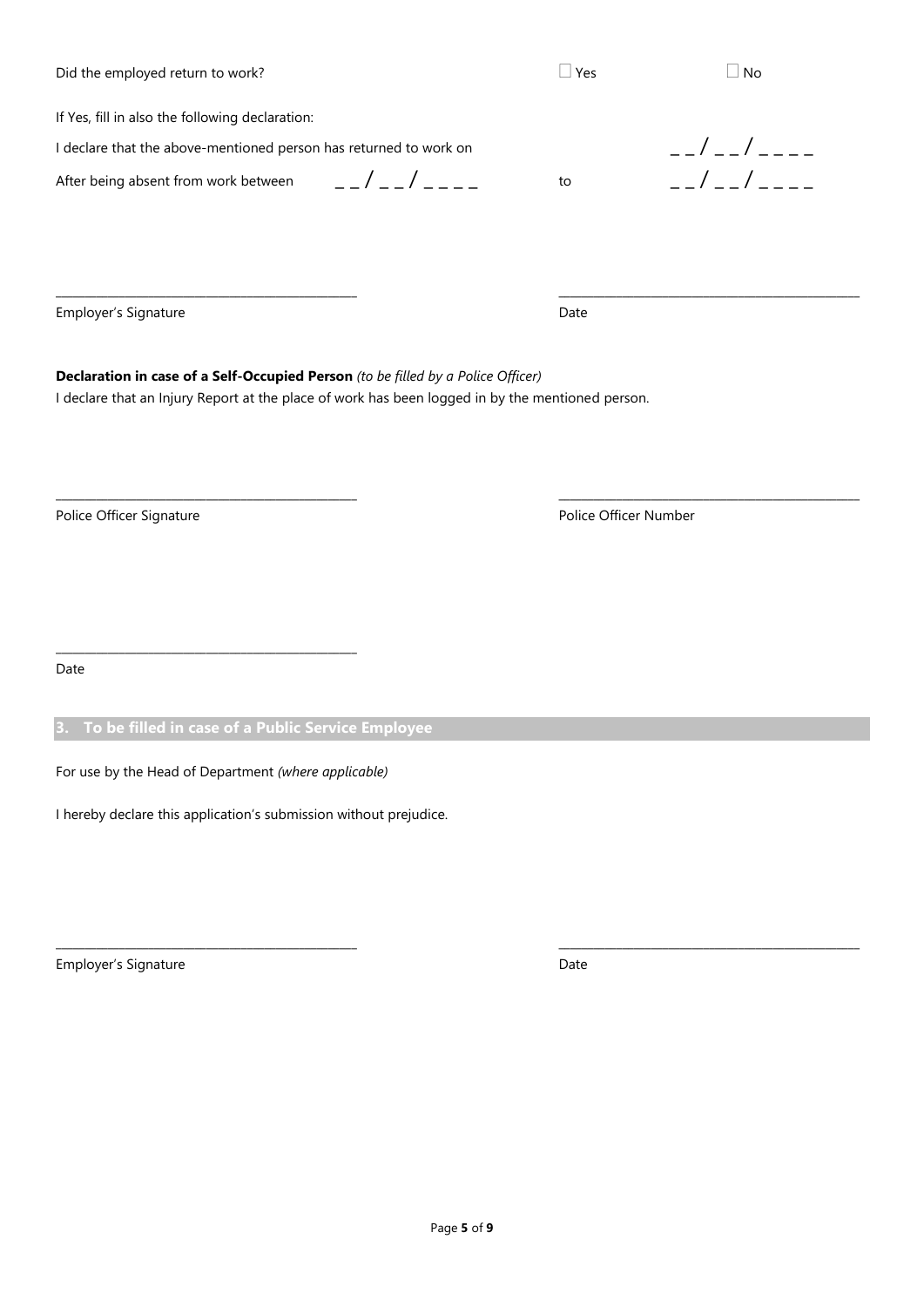Annex A



#### **Medical Doctor Declaration**

| 1. Applicant's Details |            |  |
|------------------------|------------|--|
| ID Card Number: *      | Title *    |  |
| Name: *                | Surname: * |  |

#### **2. To be filled by the Medical Doctor Examining the Injured Person**

I have examined the injured person and certify that he / she is not able to report back for work today due to an injury specified in **Table A** and **Table B** below.

In my opinion the person will not be able to return to work for at least \_\_\_\_\_\_\_\_\_\_\_\_\_\_\_\_\_ more (days / weeks / months).

#### **Table A – Classification of Type of Injury at Work**

Medical Doctor is requested to tick  $(\checkmark)$  type of injury on the table below:

| <b>Type of Injury</b>                               | Tick $(\checkmark)$ |
|-----------------------------------------------------|---------------------|
| Injury not known or not specific                    |                     |
| <b>Superficial Wound or Injury</b>                  |                     |
| Superficial Injury                                  |                     |
| Open wound                                          |                     |
| Other type of superficial wound or injury           |                     |
| <b>Fracture of Bones</b>                            |                     |
| Closed fractures                                    |                     |
| Open fractures                                      |                     |
| Other type of bone fractures                        |                     |
| <b>Dislocations, Disjoints and overwork</b>         |                     |
| <b>Dislocations</b>                                 |                     |
| Disjoints and overwork                              |                     |
| Other types of dislocations, disjoints and overwork |                     |
| <b>Amputation of body parts</b>                     |                     |
| <b>Concussion and Internal Injury</b>               |                     |
| Concussion and head injury                          |                     |
| Internal Injury                                     |                     |
| Other types of concussion and head injury           |                     |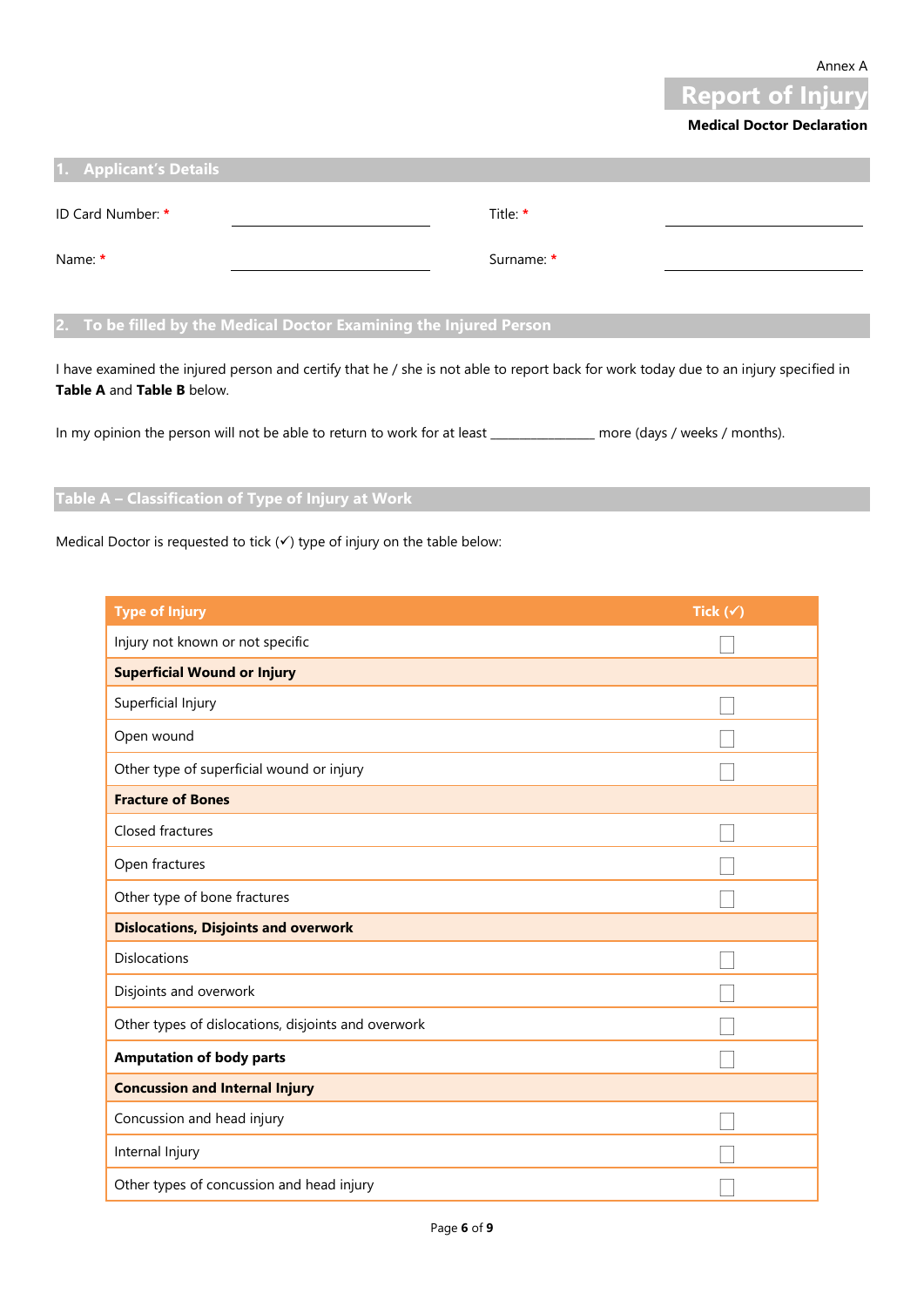| <b>Type of Injury</b>                                          | Tick $(\checkmark)$ |
|----------------------------------------------------------------|---------------------|
| <b>Burns, Scalds and Skin Inflammation due to cold</b>         |                     |
| Burns and scalds                                               |                     |
| Burns due to chemical                                          |                     |
| Inflammations of skin due to cold                              |                     |
| Other types of burns, scalds and skin inflammation due to cold |                     |
| <b>Poisoning and Infections</b>                                |                     |
| Severe poisoning                                               |                     |
| Severe infection                                               |                     |
| Other types of poisoning and infections                        |                     |
| <b>Drowning and Shortness of Breath</b>                        |                     |
| Shortness of breath                                            |                     |
| Drowning                                                       |                     |
| Other types of drowning and shortness of breath                |                     |
| <b>Noise Effects</b>                                           |                     |
| Severe hearing loss                                            |                     |
| Other noise effects                                            |                     |
| <b>External temperature, Light and Radiation Effects</b>       |                     |
| Heat and Sunstroke                                             |                     |
| <b>Radiation Effects</b>                                       |                     |
| Low temperature effects                                        |                     |
| Other effects due to External Temperature, Light and Radiation |                     |
| <b>Shock</b>                                                   |                     |
| Shock from aggression or threatening                           |                     |
| <b>Traumatic Shock</b>                                         |                     |
| Other types of shock                                           |                     |
| <b>Multiple Injury</b>                                         |                     |
| Other specific injuries not listed in this table               |                     |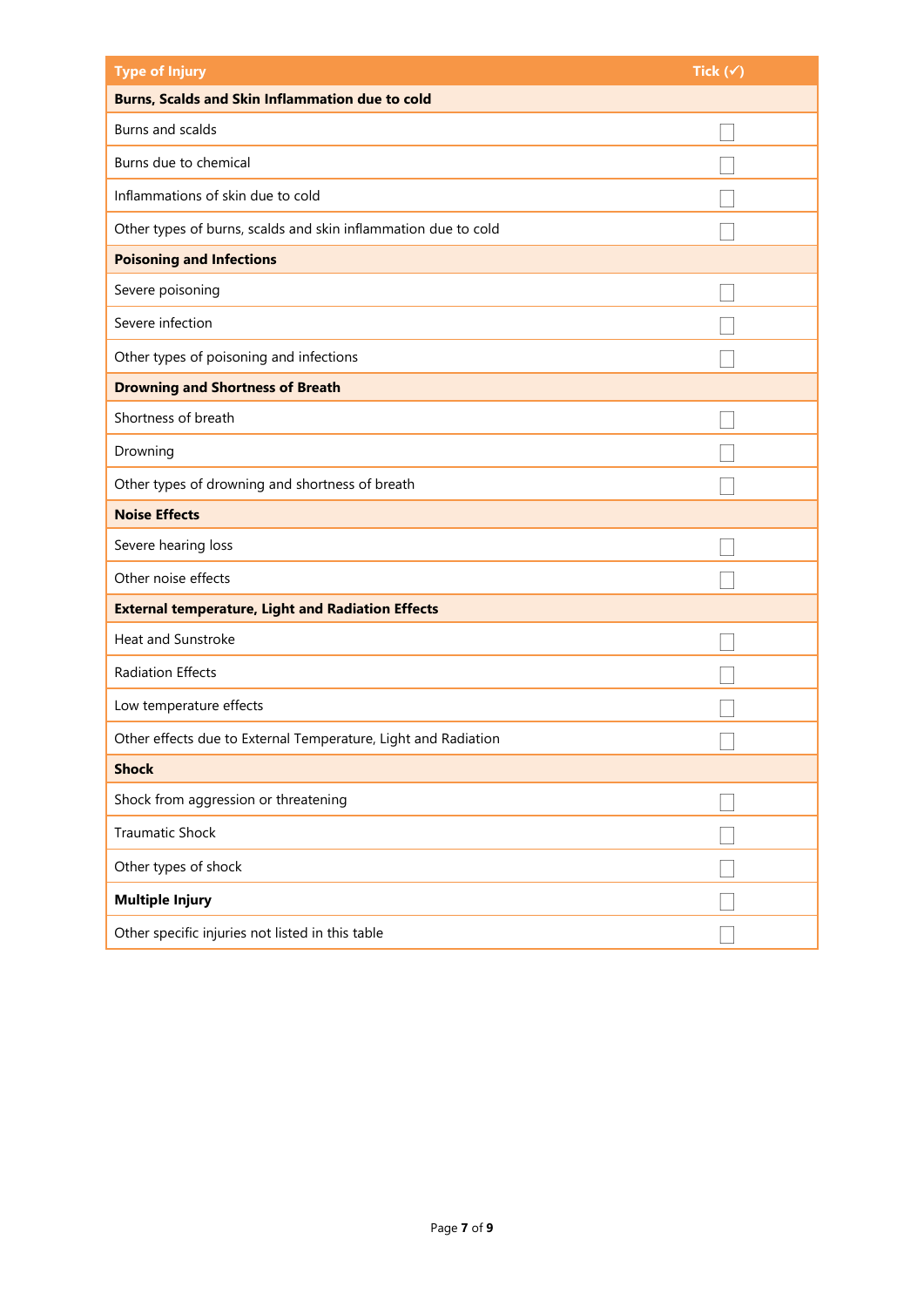Medical Doctor is requested to tick  $(\checkmark)$  the part of body effected due to the incident on the table below:

| Part of Body Effected due to Incident                   | Tick $(\checkmark)$ |
|---------------------------------------------------------|---------------------|
| A nonspecific part of the body                          |                     |
| <b>Head</b>                                             |                     |
| Head, Brain, Nerves of the Skull                        |                     |
| Face                                                    |                     |
| Eyes                                                    |                     |
| Ears                                                    |                     |
| Teeth                                                   |                     |
| Various parts of the head                               |                     |
| Another part of the head not mentioned above            |                     |
| <b>Neck and backbone</b>                                |                     |
| Neck and backbone                                       |                     |
| Other parts of the neck not mentioned above             |                     |
| <b>Back and backbone</b>                                |                     |
| The back and the backbone                               |                     |
| Other parts of the back not mentioned above             |                     |
| <b>Torso</b>                                            |                     |
| Ribs, joints, shoulders                                 |                     |
| Chest                                                   |                     |
| Pelvis, Stomach                                         |                     |
| Various parts of the torso                              |                     |
| Other parts of the torso not mentioned above            |                     |
| <b>Upper part of the body</b>                           |                     |
| Shoulders and shoulders' joints                         | $\Box$              |
| Arm and elbow                                           |                     |
| Hands                                                   |                     |
| Fingers                                                 |                     |
| Wrist                                                   |                     |
| Various parts of the upper part of the body             |                     |
| Parts of the upper part of the body not mentioned above |                     |
| Lower part of the body                                  |                     |
| Hips and hips' joints                                   |                     |
| Legs and knee                                           |                     |
| Ankle                                                   |                     |